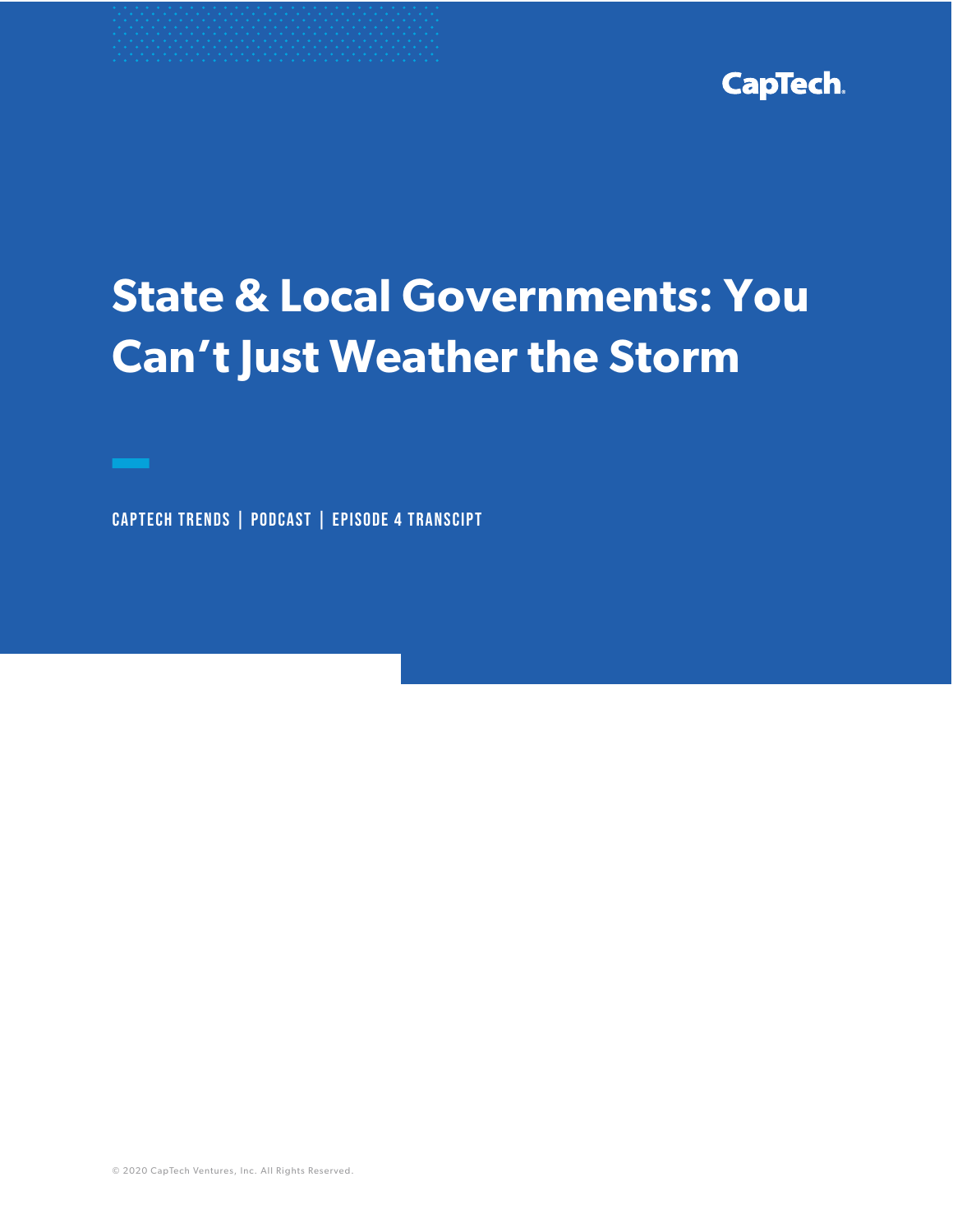## **Vinnie Schoenfelder**

Hello and welcome to CapTech Trends, a place where we meet with thought leaders and subject matter experts to discuss emerging technology, design, and project methodology. I'm your host Vinnie Schoenfelder, Principal and Chief Technology Officer at CapTech Consulting. Today we're focusing on state government and specifically how systems and services can be improved even during the current situation of COVID-19 and having to work from home and the impact to constituents. I have with me today Adam Hofheimer, a principal at CapTech who leads our state government practice, and Dr. David Sprick, an administrator in the operations section at the Kansas Department of Labor Division of Workers' Compensation. Welcome, gentlemen.

. . . . . . . . . . . . . . . . . .<br>. . . . . . . . . . . . . . . . . .<br>. . . . . . . . . . . . . . . . . .

## **Adam Hofheimer**

Thank you, Vinnie. Good to be here.

## **Vinnie Schoenfelder**

Great. So, we're also recording this with video cameras to put on our website, which is the first time we've done this and it's kind of nice because in this current pandemic we've been doing everything over Microsoft Teams and WebEx. But we are sitting at least six feet apart, I think it's more like eight or ten, which today is a good thing because Adam ate a lot of garlic before we got on. Anyway, the main point we're trying to make in this podcast is that weathering the storm is not an option. And what I mean by that is the current pandemic situation isn't going to be binary in its resolution. It's just not going to turn off tomorrow, right? Things will get progressive. We'll step into more and more openings of businesses and services. Then there may be a wave two and then we'll have to do that again. So, it's not a matter of waiting till the summer. We don't know when the end of this will be a fully realized. Also, it's our opinion that some things won't go back to normal. Many people are going to prefer a telemedicine or teleconferencing or Amazon Prime and getting a food and goods delivered to their house that had never been exposed to it before. So, the expectations of constituents are also going to change as a result of their experience through this. But to kick us off, David, I'll start with you. What's some of the immediate pain that you think state agencies are feeling in the early stages of this pandemic?

# **David Sprick**

Well, I'll generalize a little bit out of our agency's experience, but I've been talking to other state colleagues in a similar situation as me. And the first was to close to the public. We run courts in our agency, which is a lot of density of people for hearings, hearing rooms, waiting rooms, so we had to shut the courts down. You're talking about due process and all the legal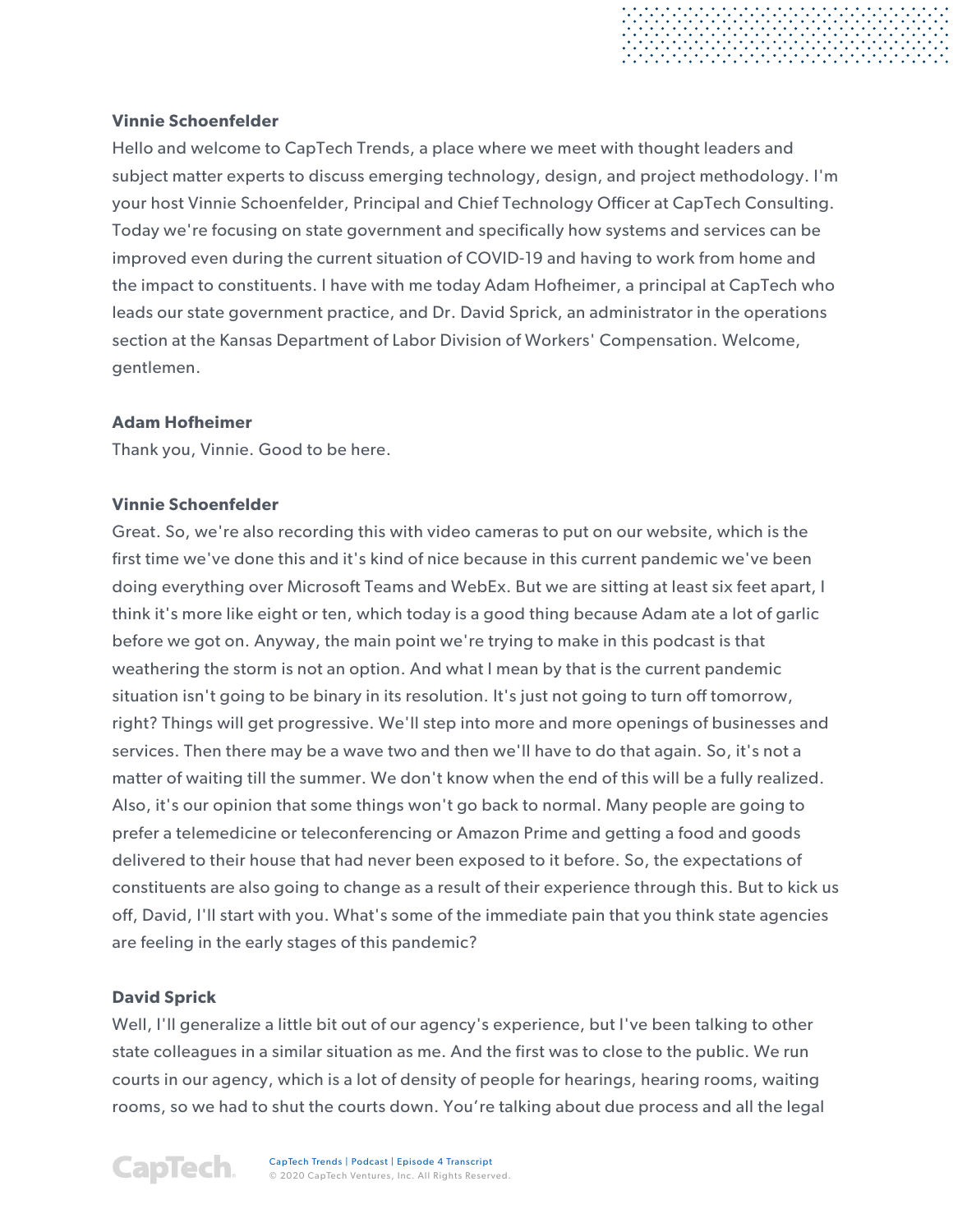operations that have to run; those are essential. That was the immediate pain point – when to shut it down to the public. And we sort of took our lead from the governor, etc., but actively that was first thing, shut that down. Second, make our employees remote as fast as we could, and that's not a complete decision by us, there's a lot of other actors. And then third, people that you couldn't remote was an immediate problem. Do you part them? Maybe an unpaid leave? Maybe you furlough them? To most, government agencies are much like probably where you guys work, there's a lot of people on the floors. And so this immediate public health aspect was the first pain. I think the second pain we'll feel down the road, which will be fiscal pain. Depending on how you tax, if you are relying on sales tax, income tax, as the private sector is hit by that, it usually has a lag time with government. Some agencies are in better shape, they have operational reserve funds they can use like mine, so knock on wood, we're luckier. But I think most agencies are worried about that in the immediate future.

## **Vinnie Schoenfelder**

What's interesting. Sorry, real quick a question on the second one. It seems like a strange intersection then because you're going to be asked to come up with new ways to engage your constituents, at the same time you're concerned that you're going to have less revenue coming in.

## **Adam Hofheimer**

Yeah, that's true. Hindsight is always 20/20. But I think you go back to that we had eight and a half years of really strong economic times where governments were running, in certain circumstances, surpluses, and that's really the time to invest. You'll see the agencies that have spent the time and modernized who have probably been able to weather this pandemic storm a little better than the ones that didn't modernize and thought that they can always push the can down the road. When you're in a time of crisis, like the pandemic and COVID-19 has created, it's often difficult to then have to innovate through that when you're impacted by the low budgets and the inability to actually spend the money on the things that you need to do to innovate. So, a lot of things that we'll talk about today are derived around, okay, given the current situation and where you are to weather this storm, you actually need to think differently and creatively. It's sort of like businesses, the ones that have innovated really well and transformed their organizations and transformed their business models – not all of them are thriving, some are hit by the pandemic, you're going to get hit regardless – but it's how difficult it is to weather that storm.

# **Vinnie Schoenfelder**

And so, we're going to spend some time on that and we're going to talk about how we can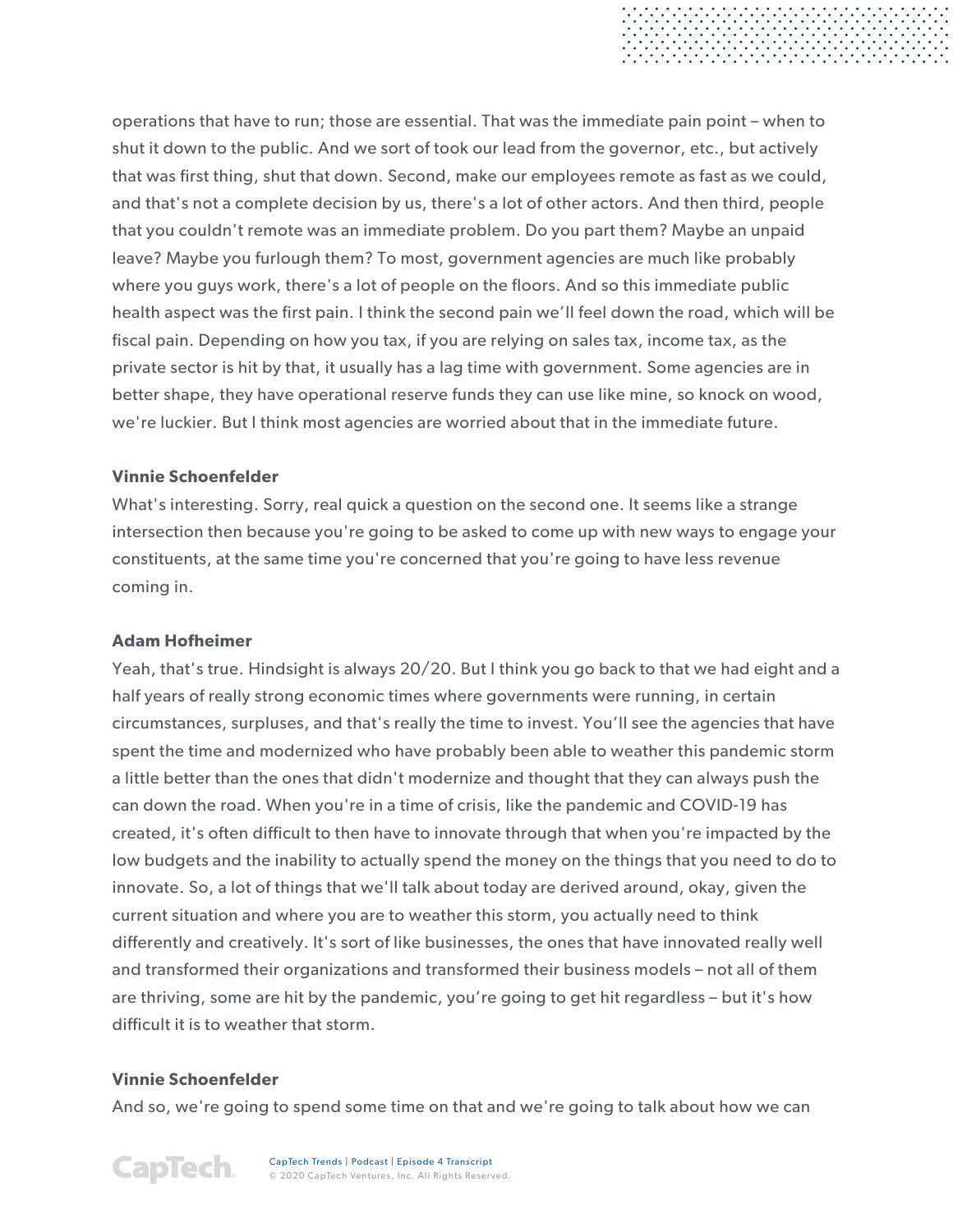accomplish that. But I cut you off, David. You had a third pain point you wanted to mention.

## **David Sprick**

Well, I think the third pain point was then once we immediately move people out, and then we know fiscal is down the road, is the reopen. And my own personal agency reopened only remotely. We're able to do that with about half the staff. One of our umbrella organizations was tracking this in real time and keeping a database, they call it a 'COVID operational tracker' to see what different agencies, like mine, had opened and what they didn't. And so they sort of treated this as a case study. And I've said this to Adam privately, we immediately thought, 'this seems like a remote experiment is going to happen that's going to affect our operations.' Much like when all the planes were grounded after 9/11, some researchers went out and started to do what? Measure air quality, they had a novel natural experiment happening. And – I don't know the word here – not to understate the importance of the emergency, but to my mind immediately, this is a remote experiment. Let's treat it as such, let's document it, let's learn from it. And I think doing things like this, talking to you about it, is in that same similar spirit that we can learn from these things because what Adam said is completely correct, that we're going to have to do business differently in government to be safe. And as Vinnie said at the beginning, this is, this is not an eight-week experiment. It's going to be lasting probably more like a year, year and a half, maybe two.

## **Vinnie Schoenfelder**

Yeah, so one of the points that you both have hit on is safety, right? So, I think of things and there's been a lot in the news about unemployment lines being very long because the systems are antiquated COBOL systems, right from the seventies antiquated, that results in long physical lines. People are instructed to stay six feet apart, but they collapse over time. So, this is like a doubling down and this is happening in cities where unemployment is high and then there's people get in line and then there's higher risk of infection. So, I'm thinking of other things too, like DMV, anywhere there's high density. So, how can state governments address safety with services that require you to be in person? Or do they?

## **Adam Hofheimer**

No, I think that's a great question. I think there's two fundamental mechanisms. One's a little longer term. I'll address the first one and then talk about how government would probably be able to support and innovate through the latter and probably the more advanced one. All government interactions that have to be done in person – there's case law, there's regulations, there's mandates that require an individual to get certain drivers' licenses in person because they vet and they actually look at paper documents to prove Vinnie is Vinnie, or David is David.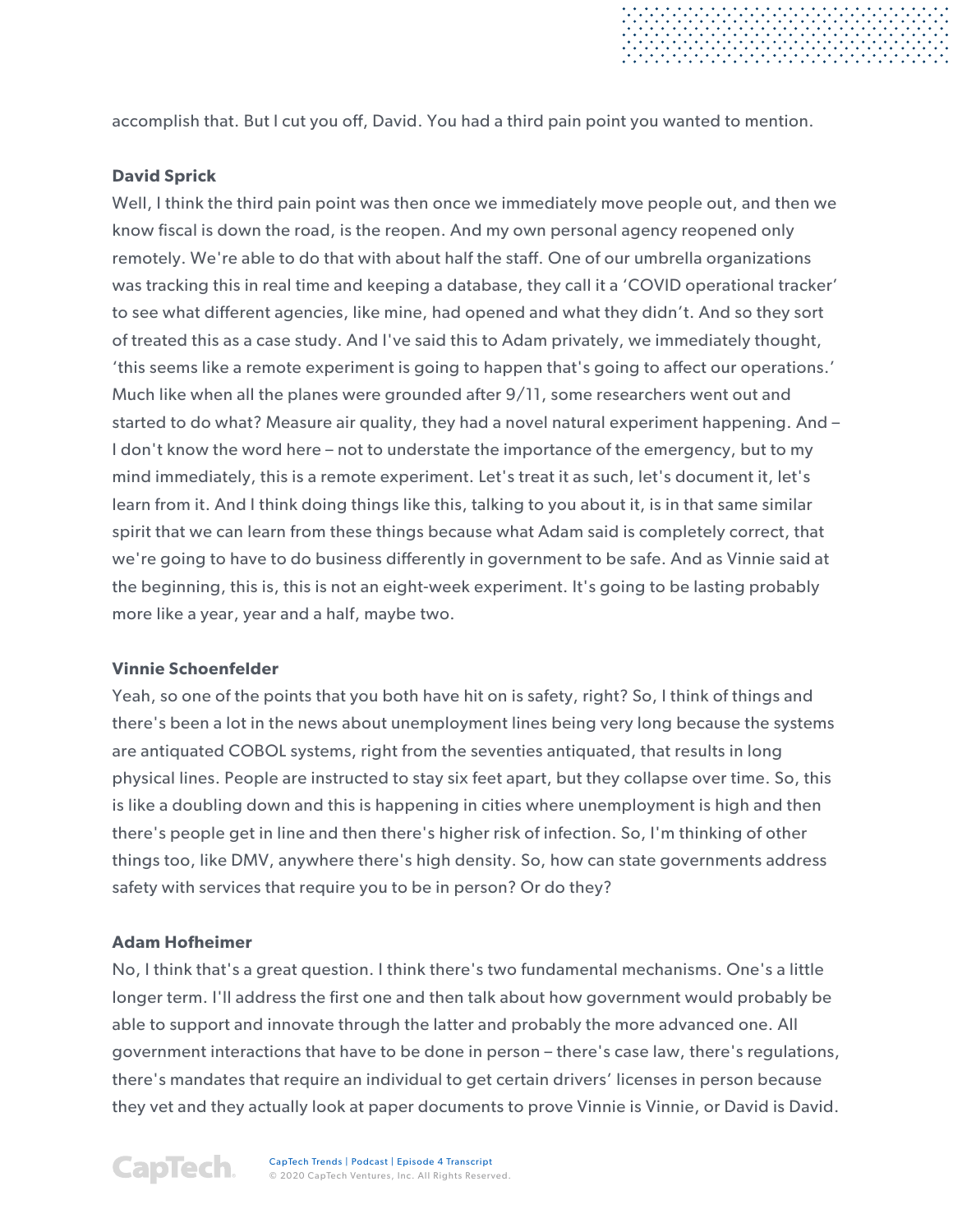In certain circumstances where you actually have to go into a facility, we need to start thinking about the premise of scheduling those activities and queuing those activities. So, if I'm going into a motor vehicles to renew something that has to be done in person, maybe it's to get this new federal ID and they have to see six forms of ID that are actually, it's my passport, it's my social security card, it's a utility bill, it's a variety of the things and you actually have to bring the paper documents with you. Well, I want to be able to schedule that. And then let's say the DMV is running late, I want to be notified by the DMV when it is safe to come into the building. I can sit in my car, I could do work. But when you start to schedule and you start to queue people, you're able to do those government high-touch services, but you're able to do them in a safe and effective way. So, we're actually starting to work on that both for our commercial clients and for our government clients. And I think you'll see the emergence of more advanced scheduling mechanisms across all agencies in all touchpoints, whether it's unemployment, insurance, motor vehicles, getting a business license, things that actually have to be done in person, moving to those.

. . . . . . . . . . . . . . . . . . .<br>. . . . . . . . . . . . . . . . . . .<br>. . . . . . . . . . . . . . . . . . .

The latter is actually the more transformative mechanism, and this requires the changes in laws. But you're seeing virtual court case hearings, you can actually take the virtual technology where everyone's now become accustomed to Zoom and becoming accustomed to WebEx. I've actually spent the last eight weeks on calls with my clients and with my internal teams everyday. We can overlay applications on top of those so that you can actually do your business but do it remotely. I can renew my driver's license.

## **Vinnie Schoenfelder**

So, you're basically saying either improve on the existing situation with technology and process or just change the rules around it, right?

## **Adam Hofheimer**

It's both.

# **Vinnie Schoenfelder**

Right, and so if I think about the first one, I know you've spoken before about state governments needing to move closer to operating like a business. The immediate analogy I think of in my mind, another implementation of what you're talking about, is Disney World. When you go there, they knew years ago that you were of no value in a two and a half hour line. You weren't buying chicken fingers or ice cream or mouse ears or whatever else. So, by allowing you to schedule when you're going to walk through the doors and get on a ride, it actually not only benefited you because you're enjoying the park more, but it also benefited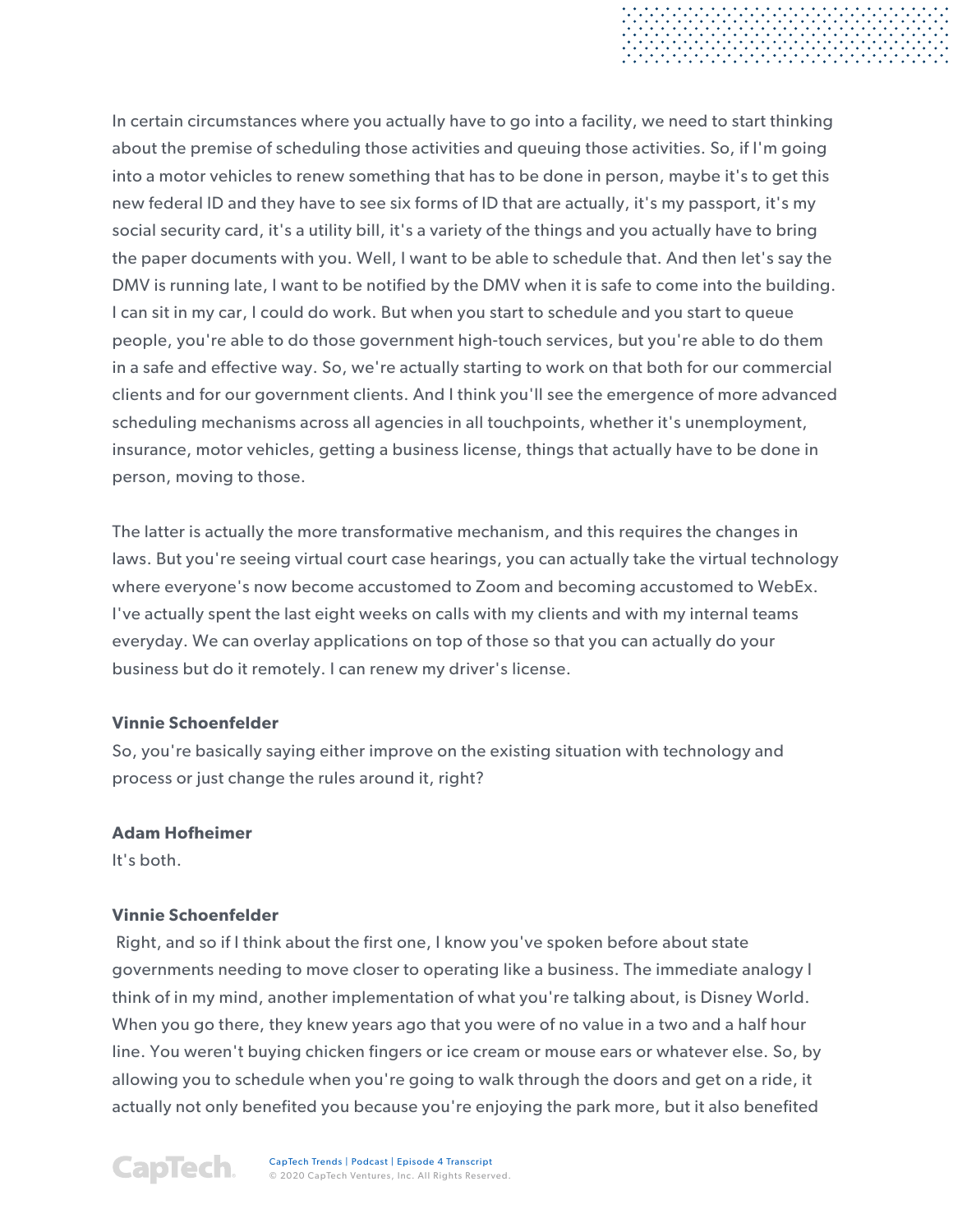them because you're not wasting time in a line. So, these technologies and approaches exist. It's just taking them to state government.

#### **Adam Hofheimer**

That's right.

## **Vinnie Schoenfelder**

So, David, I'll ask you that and turn it back to you. So, Adam was mentioning both these new kinds of approaches from a technical process or human behavior process, as well as working remotely, working from home, working in WebEx. Have you seen in your agency or the agencies I know you're speaking to, are they having success in either of those two areas? Either working remotely with the tools that you guys have available or improving services.

## **David Sprick**

Yeah, one thing I wanted to build before I forget it – because you know how this goes into your head and out – what Adam's saying, and I think it's an important point, if we're going to really learn from this, it does pay to know that what Adam's saying is the sort of first style – and I didn't come up with this, a guy named Chris Argyris did and I happened to be stuck learning this years ago – he called that single-loop learning where if you go in and you say, I have to meet in person because the law requires it, like to get a passport, whatever it is, you can learn how to be more efficient and effective and now add the safety element. Social distancing, arriving at only prescribed times like through scheduling, don't allow walk-ups, wear masks, and that's going to happen in government and that's going to be a person issue we're going to solve.

And you can learn a lot from that, how to do that more effectively. For instance, my MC decided we were not going to do that, there was no safe way to do it. It wasn't safe for the employees, and so we didn't go down that model or learning single loop they called it. An arduous way which Adam hit on. It's funny, it made me think of this double-loop learning, which is to revisit the goals and objectives themselves. And Vinnie mentioned that too with Disney World, do you really need to even have them there? And that's harder to do, if done in government. We did a little bit of that. I always would bring up Argyris, so it's something I've sort of memorized. But it had an effect, that's where you truly say, do I even need to have a person in face-to-face in a hearing or can due process happen? And this is no great insight. Technology can allow the latter if you don't have the structure like of a regulation or law. And so, I think governments will do both those, they should. If they're only thinking about queuing people up to be interviewed for unemployment, they're never going to process that safely,

CapTech.

CapTech Trends | Podcast | Episode 4 Transcript © 2020 CapTech Ventures, Inc. All Rights Reserved.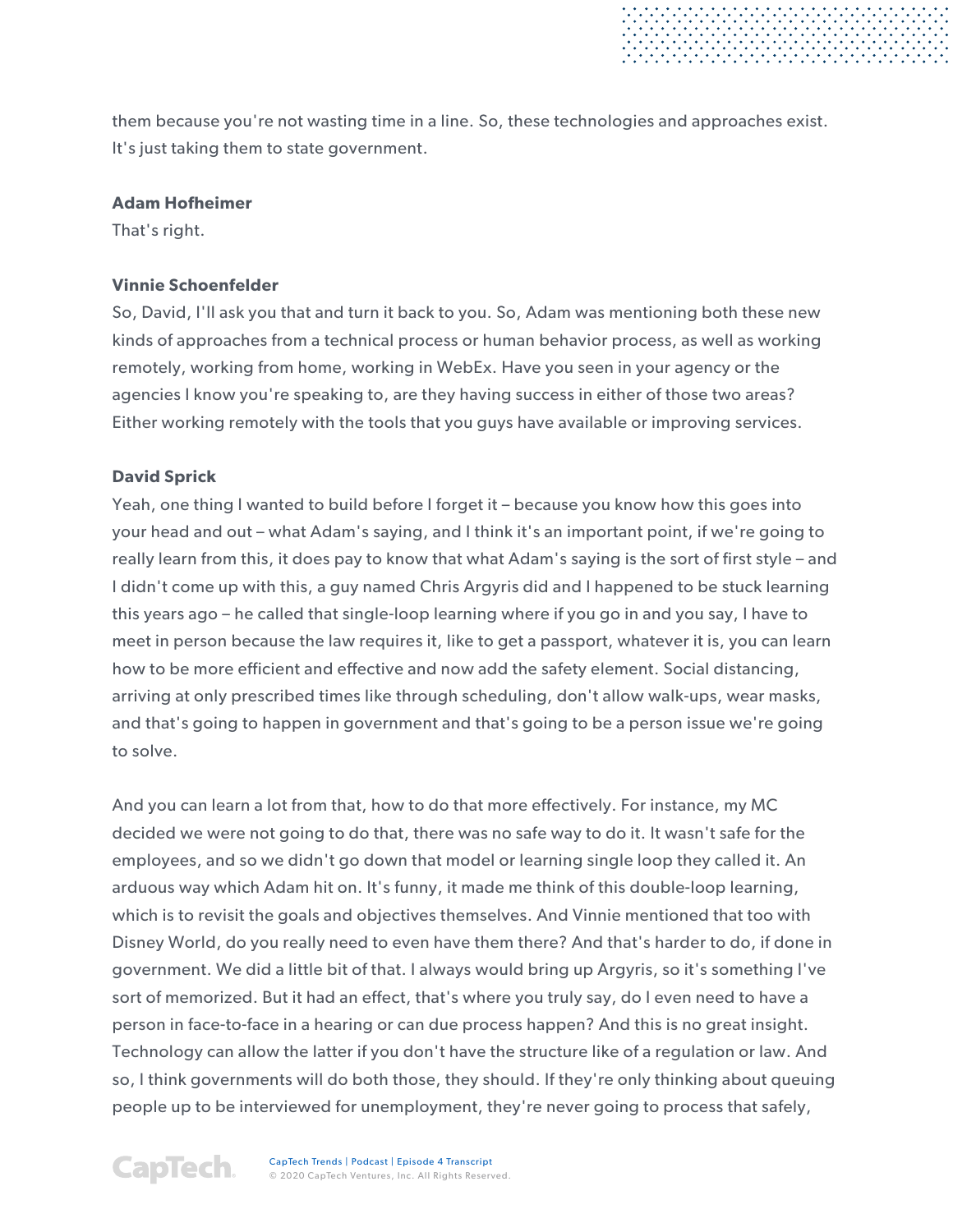especially in the near term.

#### **Vinnie Schoenfelder**

That's a great point because it goes to the opening where we said some things aren't going to go back to normal. So, these rule changes, like you said, you know, getting away from "we're doing it this way because we've always done it this way" to allowing new ways of interfacing with the government. A year from now when there's a vaccine and everyone's going to back to normal, it's unlikely that constituents will want those additional ways of interacting with you pulled away, right? So, there's going to be an expectation to modernize regardless of where we are a year from now because I think people are going to be accustomed to that increased user experience, for lack of a better term.

Adam, I had a question for you. You had mentioned, I think early on when I interrupted him on the number two of his three pain points, that the agencies who had invested when they could and made modernizations and improvements are faring rather well right now, or at least for the most part better than those who didn't. But if we're in a tough spot and people are more remote and systems are mainframe and there's less revenue coming in, we can't say, now's the time to invest \$30 million in a platform and replatforming. So, what do you invest in? What can you address?

#### **Adam Hofheimer**

Sure, and I honestly have said this even before the pandemic, you have to get away from these large programs. They're inherently risky and complex. I think they're still going to be done in certain circumstances because of budget cycles and the way that funding comes in, but government needs to really break away and think about what are the high volume services we do, and iterate through those, and create repeatable architectures that then can rapidly deploy new services over time. I think the Cloud, the web, are the major parts of that and we're lucky that we're in a situation and in a time where you're able and that the technology is readily available. We're not dreaming up new ways of doing things. What we're dreaming up are new mechanisms of delivering projects. Call it Agile, call it iterative. Honestly, I don't care what you call it, it's getting product to market more quickly. You don't have to solve every function of your organization to be successful. So, breaking things up into high priority items is honestly the highest area of investment I think government needs to make in the near term.

## **Vinnie Schoenfelder**

Well, let's get specific, because I agree with you, but a lot of those are generalized things that are hard to know what to do tomorrow, a week from from tomorrow, three weeks out. So, if I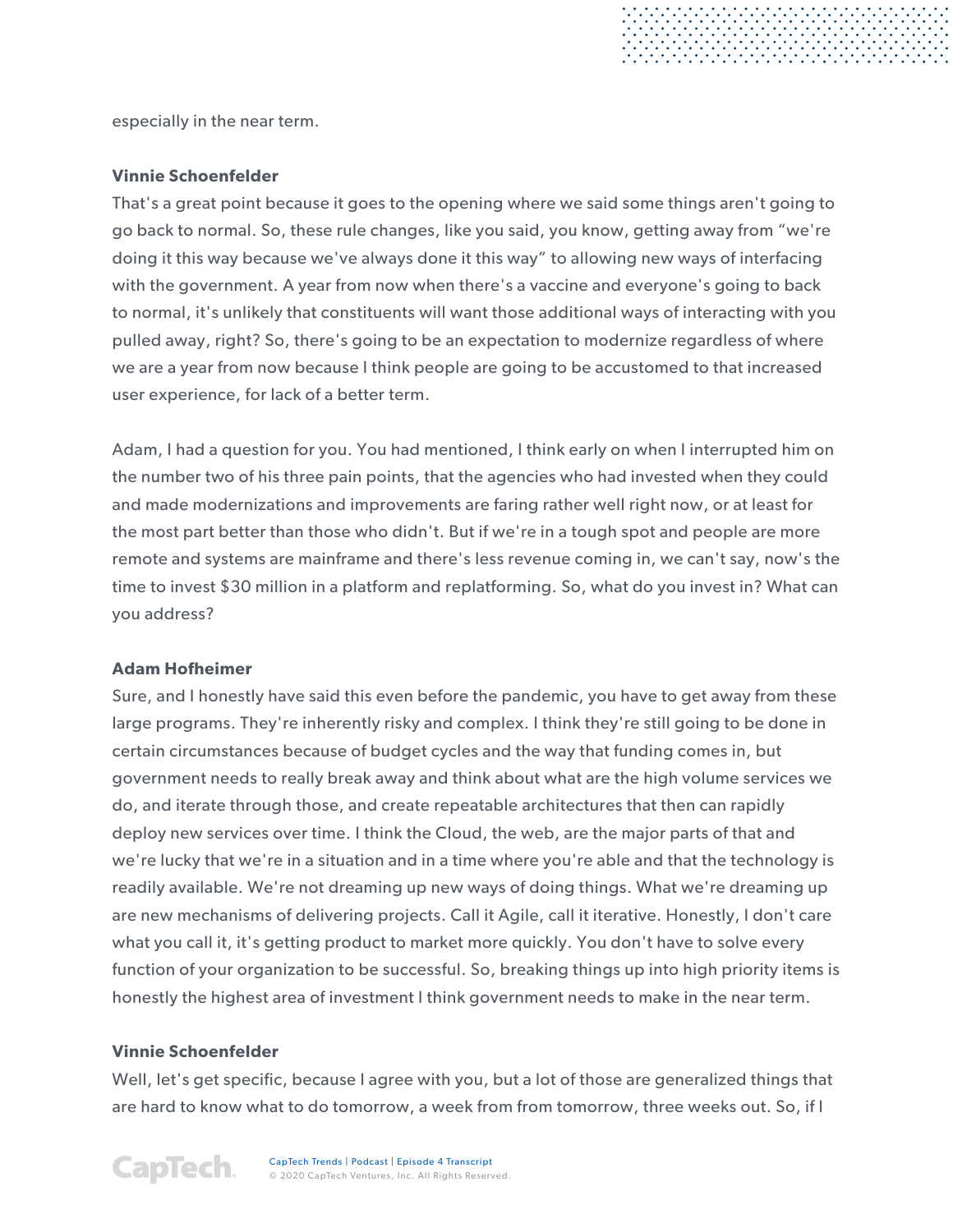was looking at the unemployment lines and I was looking at the COBOL systems that are getting overrun because the intake is not a decoupled from the processing, right? My first thought is leave that COBOL system the way it is, replace the intake with web interface, mobile interface, putting a queuing system so that there's not a constraint that the processing has to happen real time and they can just run through the night, the queue can keep on going. So, it's a virtual queue. So, I'm thinking about things like that, like replacing front ends and queuing systems while maintaining backend systems. Is that a good example of what you're referring to?

. . . . . . . . . . . . . . . . . .<br>. . . . . . . . . . . . . . . . . .<br>. . . . . . . . . . . . . . . . .

## **Adam Hofheimer**

Thank you, it's a prime example of what they need to be doing. And you can even take it a little bit further. There are all these associated rules with unemployment insurance. I think unemployment insurance is inherently complex, as it is. But then when what happened with the new CARES Act, the federal government mandated to cover the gig economy workers that were never paid unemployment insurance and, in the past, they weren't in the systems. So, when you start to add that real time complexity and build new rules in a system that's built on COBOL, that takes six months to do regression testing, it makes things very difficult. So, you not only need to build the intake, but you also need to build lightweight logic that sort of parses the different components in the different personas that would go through the system more effectively and then let the COBOL system do what it does. And I think you can do that in two to three months.

## **Vinnie Schoenfelder**

Yeah. The architect in me gets scared. Because I agree with that approach. But then the unintended side effect can be that it works so well that you continue to kick the can down the road for another 10 years because you've enabled your COBOL system a second life, right? At the same time can be true for RPA, 'robotic process automation.' For architects, we joke that that RPA stands for 'really poor architecture' – you're doing integration at the glass, interface change, things break. It's not a good model for integration. However, it's an excellent thing to do in certain situations to get relief from immediate pain, you know, existing pain. But unless you put something else on your timeline to take that technical debt back off, you're going to basically be throwing more and more vines over this that they're going to be harder to take off later and replace. So, I do think new front ends – cubing systems, RPA – these are things we could do to provide immediate relief, not at the expense of making that perpetuate longer and causing future problems.

## **Adam Hofheimer**

**CapTech.**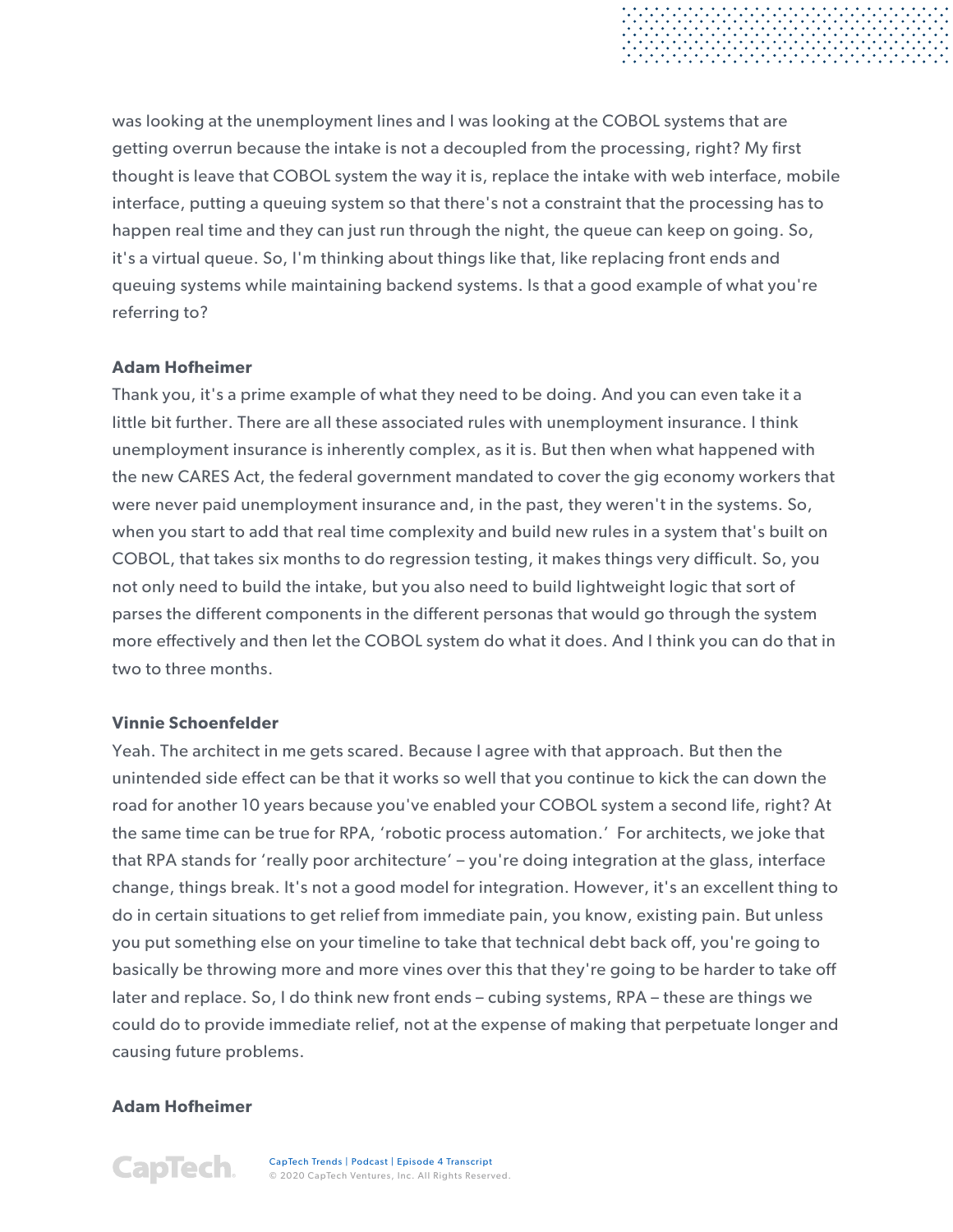Well, I mean I agree with you. I think there's the three to six months, "how do I get back to work and how do I process the backload of work that I have in my queue?" That's the number one thing, "how do I keep the engine rolling?" Well, once that's through, you do need to start iterating through the services that your mainframe provides and building this. You don't have to do them all at once but pick the highest priority items and get them off the mainframe. It sounds simpler than it really is, but you can. You don't have to put something in production every month like a true Agile project would. But you can put something in production every six months that provides meaningful value to your clients and doesn't cost \$50 to \$60 million.

## **Vinnie Schoenfelder**

So, David, Adam and I here are having kind of a theoretical discussion. You're a lot closer to this, the things we are saying, are they too aspirational? Or are they achievable? Are they kind of obvious to you, but there's a restriction in ways you can move forward? Just curious because you're closer to it, how does that discussion resonate with you?

## **David Sprick**

When you have these discussions within government, they many times are aspirational or you're at a higher conceptual plane than than you'd like to be. Because for most people, I'm including myself, there's this bias to the status quo and that it seems to be working. I mean, I've had people when we were modernizing or digitizing – whatever you want to call it – tell me, "well, things seem to be working pretty well." And it was, it's sort of a mindset. What this COVID window is showing are your pain points and that the weaknesses of the technical people, operational design you have in place, this exposes it. And every state knows this because they do this contingency planning for something like this. And, I said to somebody within government as we were going remotely up into the Cloud, we finally got to test how our contingency planning did. And I mean, we put it in place.

And Adam's right, from a few minutes ago, some state agencies, some states are in a better position of that. You had asked me, "have other states felt similar pains?" They have, who I've talked to. I had the fortune to talk to many of them last week, which was nice. And then also we've done it through that tracking of it, and they have very similar points. Mailing is now all of a sudden seen as critical to operations. We lucked out, we've decreased our mailing in three years, probably by 98%, I mean, we mail very little things now. Now if you're doing consulting, mailing just doesn't come up as as a big topic, but in governments, they mail a lot. Think of the people getting mailed checks from the IRS. And so, a lot of one area I know, like a public policy, 90% of its implementation. And so, the CARES Act, all those things were really good aspirationally. The government had the resources to do it nationally. It's all been in the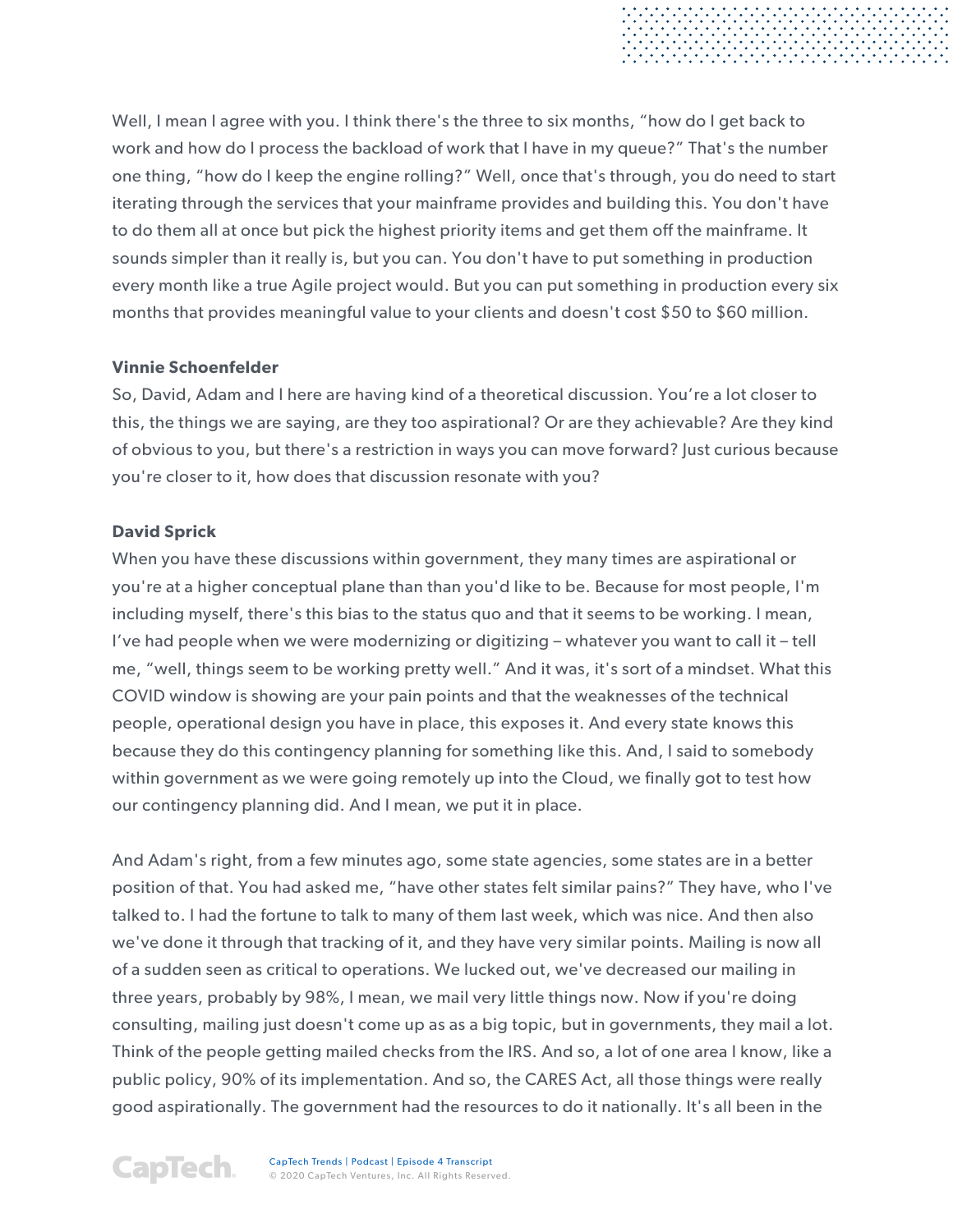implementation problems. Same way with adding people to unemployment. It's a great idea, I'm all for it. I think it's the moral thing to do too as well as the politically smart thing or economic. But just wishing it in and then you have these backend legacy systems that aren't ready for it, is much more different than telling my agency, for instance, go do virtual hearings. We can do them, we have the technology in place, so we look like geniuses comparatively. But the real difference was a little bit of luck and we had just planned more and invested in it while we could when the times were good and we're reaping the benefits now.

And some of the other states are in the middle of it. They're smart, they're trying to be proactive. They're caught right now trying to finish these things out. So, it's just, you know, I'm not a genius about it. I just have some dumb luck that I got to go remote virtual on all our operations. We've been lucky to do that, we're proud of it. Our governor was proud to hear we could do it and they let us do it and we're probably going to be one of the last agencies to come back onsite. So, my little experiment operationally, hopefully people are willing to share it with them. It's not perfect, but it's going to probably last longer than most.

## **Vinnie Schoenfelder**

Yeah, I'm curious, besides the technical tools that you had to put in place to make that happen, was there a change to how you had to manage these teams, either from a methodology standpoint or an empowerment standpoint?

# **David Sprick**

Where I sit, I'm sort of like an assistant director, but I'm in charge of doing the operations and our director is sort of a lawyer, so he's not really trained in these things. I come from a public administration background, right. So public management is up to me and that's fine. I like doing that, I relished it, I saw it as a challenge. But there's some hard decisions on the people side. First, you have to declare people as essential or nonessential. And you have to be honest with yourself, who can – in the essential pool – do multiple functions? Who are you going to ask to work at their home? They might have kids. I have some young staff, I have some older staff who take care of their parents, for instance. Ask them to work remotely, and myself included, to do the job of two or three people in the immediate short term until we could figure out ways to broaden the essential pool, mostly remotely. But we brought back a few people into the buildings, several weeks, in probably early April. But we're doing like you do, there's maybe three people on a floor, somebody who might have to do mailing, I don't want to harp on mailing, but they're there. But everyone else, they may just be doing some scanning that gets stuff into a system from old paper archives, things like that.

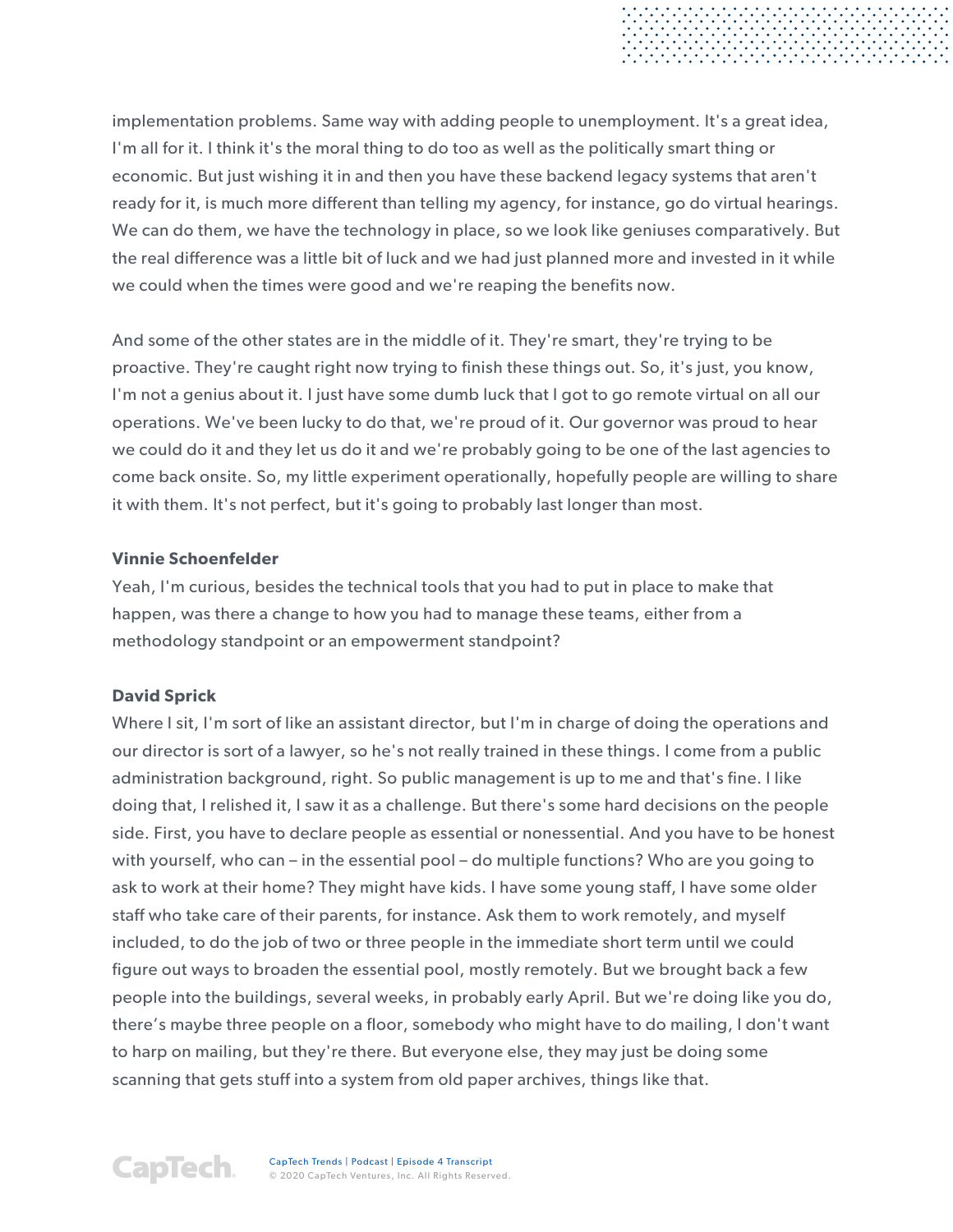## **Vinnie Schoenfelder**

Yeah, I'm on a couple boards for universities in Virginia. And you know, all the students have to go home and do work from home, school from home, the things they're running into – I guess they're not surprising when you hear them, you know, iterated, but it's things like – no or very poor Internet service where they live. They live on a farm or they live out somewhere rural. They have a family member who has special needs and creates a very difficult environment for them to study. Or their family members are actually coming down with COIVD-19 and they need to go to their parents' place of business because it's a home business to keep it running so they don't lose it, right? There's all these little things you don't think about. So as you went remote, you know, it probably didn't hit you quite as hard because it was a nonpandemic situation, but you probably came across a lot of, you know, work life situations that made the adoption of that a little bit more challenging than planned.

## **David Sprick**

That's correct. And I often say to new managers when I get them and we do a little training, we say, "you're now going to manage people and you're going manage the work, and managing the work is much simpler than managing the people." And that's been my experience, I've been doing it 20 years. I was told that before I went and did this, I didn't really believe it as much. I thought the work would dominate it. Technology can handle and help you in both of those since that seems to be the focus of what we're discussing here.

But one, simple trick we did was we didn't have giant check-ins like through Skype or through WebEx, we use Business Skype. We would do smaller so you could be more personable. I had young – this is our first job, young – very smart people right out of college who were working for me and they worry me. And so I have their unit manager just check in with them to make sure they're okay. They live by themselves, but they're young versus living by themselves old. I've had people we inquired with them, we'd like to give them at least 24 hours, but we would call them and say, "are you comfortable with being one of our onsite workers in a building? Maybe just two of you? It's plenty safe, if you want to wear a mask, if you want to work seven hours?" You know, we were just trying to be overly empathetic. And so this experience for me on that side is sort of reminding me that you are dealing with people and it doesn't matter if you're in a nonprofit profit or government agency, we all have to deal with those things. CapTech I'm sure is going through that too.

## **Vinnie Schoenfelder**

Yeah, what concerns me is not that the established teams or people who have, you know, a decade of more of work experience. You know, we have work patterns, we know how to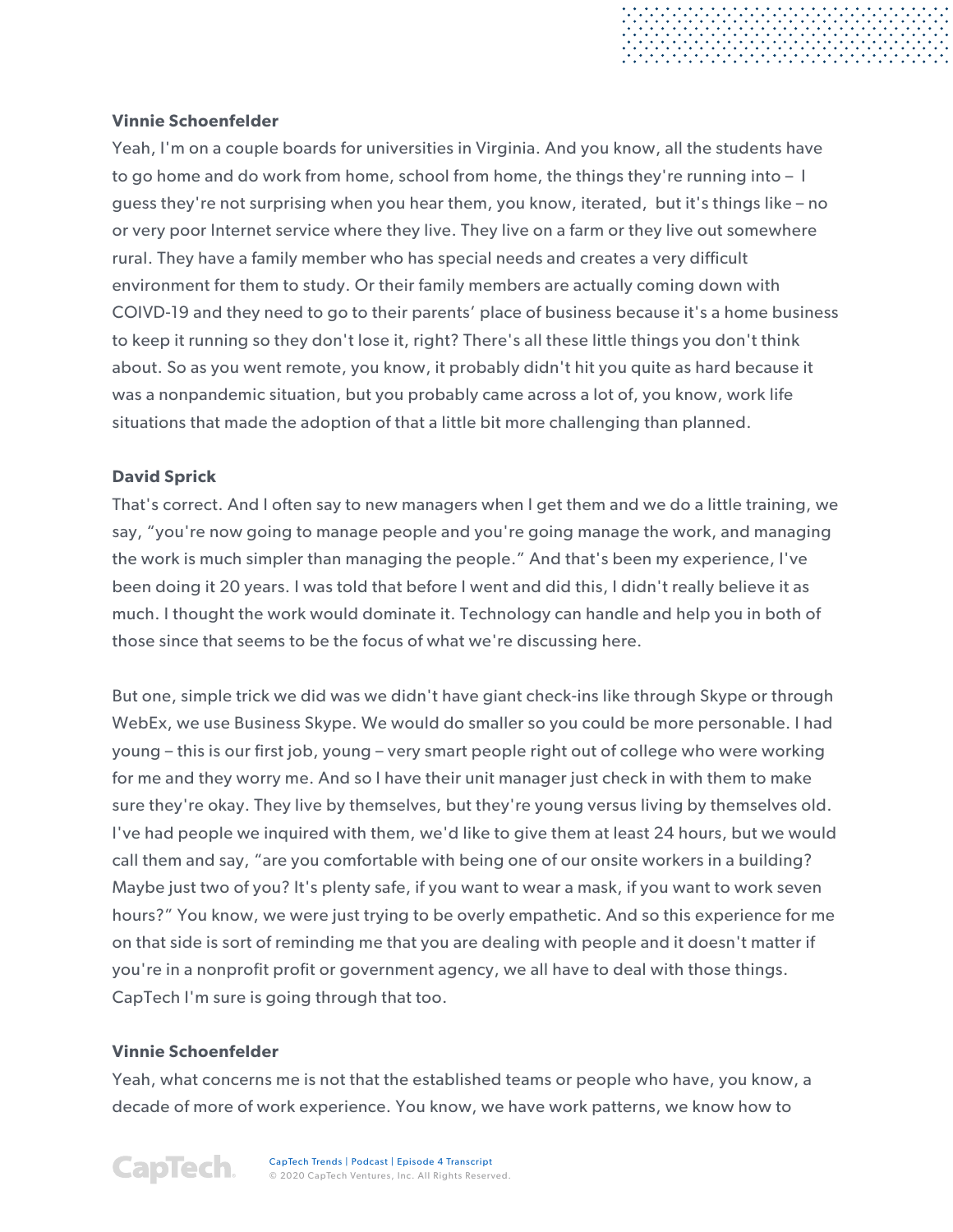adjust them for different environments. But when you have someone, you know, six months out of school, working from home alone it's tough to mentor them and teach them, you know, how to work, how to create a high-functioning team. It's hard to get that mindset and that muscle memory remote from the start.

## **Adam Hofheimer**

I will say that there are certain benefits that we're seeing as part of the pandemic. It's hard to sometimes see the sunshine through the clouds. But in certain circumstances, we have, and we are a consulting company, and we spend a lot of time on the road traveling to client sites. In certain circumstances we may have been able to get 16 hours back of more productivity a week by not flying to a client. We're able to see them and have really productive meetings using these new technologies. I actually think moving forward there's going to be a way to reduce the cost of delivering complex projects because you're going to be more effective using these tools than you've ever been because you've been forced to use them. You're not going to be traveling as much. That's not great for the airlines and for the economy, but it could be great to lower the cost of just operations. And those are sort of the benefits of this – learning new patterns, making people feel more comfortable when you're not in the same room with them, but you can be virtually in the same room with them.

## **Vinnie Schoenfelder**

That's part of the things that aren't going to go back to normal, right? I got a quick question, switching gears slightly.

## **Adam Hofheimer**

Let's do it.

# **Vinnie Schoenfelder**

I'm thinking again of the decreased revenue, right? And one of the things we didn't talk about is innovation. We did a little bit – we talked about virtual queuing and some other things – but we didn't really talk about how innovation can address revenue. So, I'm thinking about things like licensing state parks. I know that these aren't big things, but together they are. So, what are some ways that states can remove friction to increase revenue?

## **Adam Hofheimer**

Sure, one of the things that I saw actually was reading a state RFP – I'm not going to mention the state or the RFP in the podcast – but yesterday it was the first time that I'd ever seen the actual language that I've actually used through years. And it's, "we want this new system to

**CapTech.** 

CapTech Trends | Podcast | Episode 4 Transcript © 2020 CapTech Ventures, Inc. All Rights Reserved.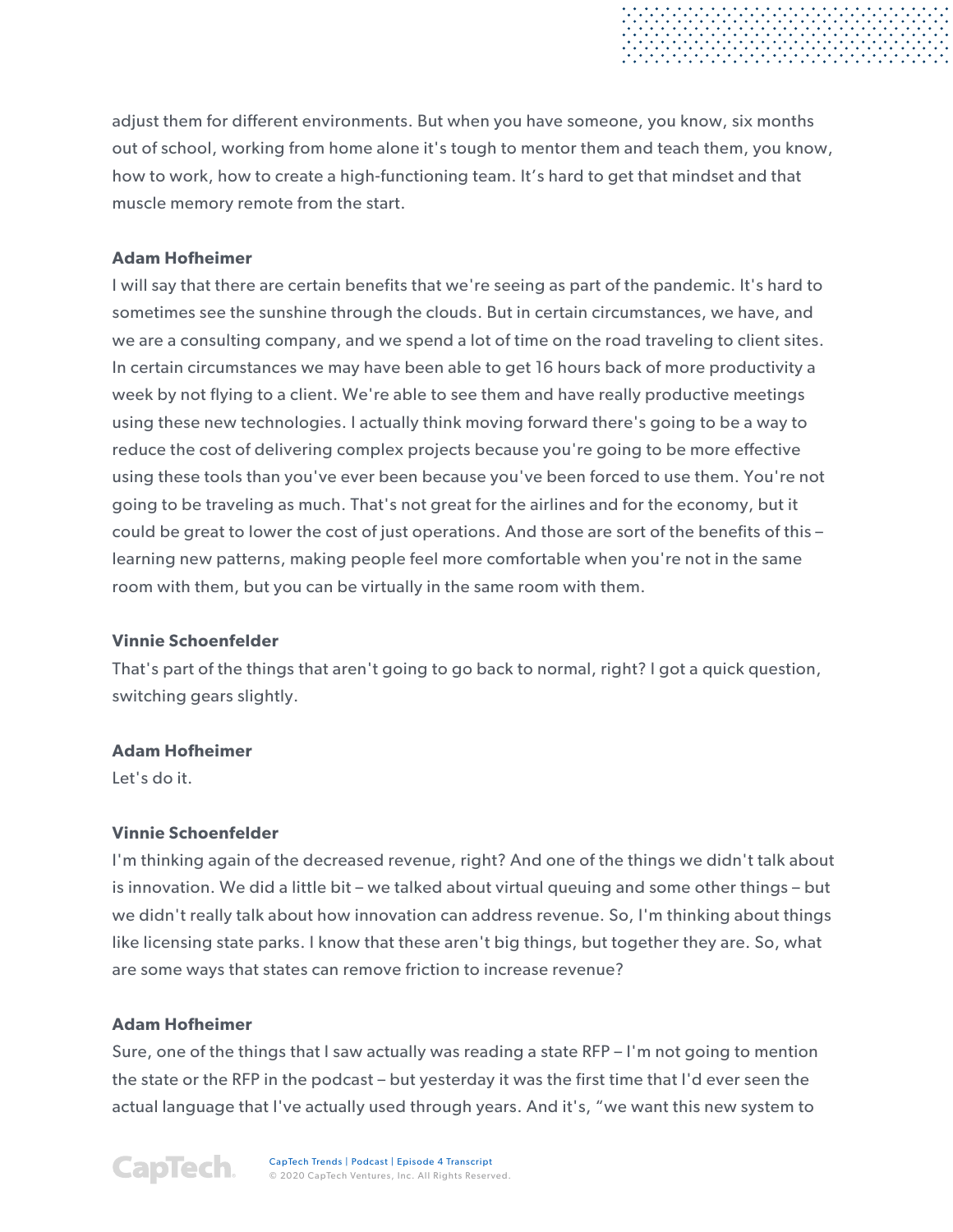act like an online banking platform. We want it to be as intuitive as it is to deposit a check as it is to activate this service with government." And I thought that was highly refreshing and I don't know whether that was written before the pandemic or during the pandemic, but I believe that's the way government is going to be able to harness best practices that they've seen from commercial entities. Intuitiveness, innovation, product development – hunting and fishing, parks and rec – all these entities – in certain circumstances alcohol beverage control – are our revenue generators for state and the more intuitive that you make those, the more customer friendly that you make those, the more there'll be used and benefited from.

I've always said, I'm not a hunter, I do occasionally fish, I always buy a fishing license – I want to preface that in this conversation – but there's certain circumstances where people may go to a state park with their son for the first time or their daughter for the first time and maybe not have a fishing license. But they want to fish and they have their fishing rod. They don't buy a license because it's not easy to get in the field. But what if you could buy a day fishing license on your phone. So, you're complying with state law, but they're creating new products that are for someone that may have never ever bought a fishing license, but they want to take their child fishing for the first time.

#### **Vinnie Schoenfelder**

And they might not even know it's required and if a ranger were to walk up and instead of asking you to stop fishing, just have a barcode on his belt, they just scan it, bang, it's done. I do a lot of hiking and, to this day I'm stuffing dollar bills into paper envelopes and putting them in metal poles. And sometimes you think something is a free hike and sometimes it's not. And you're going back to an ATM 20 miles away.

#### **David Sprick**

I think that's a good point because everything you guys are mentioning are sort of public services that are user fees. In other words, they most mimic what the private sector does. Where you eat out, you pay the money and you get the service immediately. Whereas most government agencies are not like that. They're on a lag. So, you're paying once a year, every quarter, like for unemployment, and then you get the service later on if a condition arrives or etc. But I think the greatest sort of low hanging fruit for innovation are those where there's transferability, the business sector. Adam said, "let's run it like businesses run." Those things like a business, same way with meter parking, all this kind of stuff that's really user driven. I don't have to pay the meters because I'm not going to park in there. But if you do hike, or if you fish, if you want to go to the national park – that should be mobile friendly, innovative thinking there – the passes, hourly passes, whatever the heck it is. And that's where I think, on

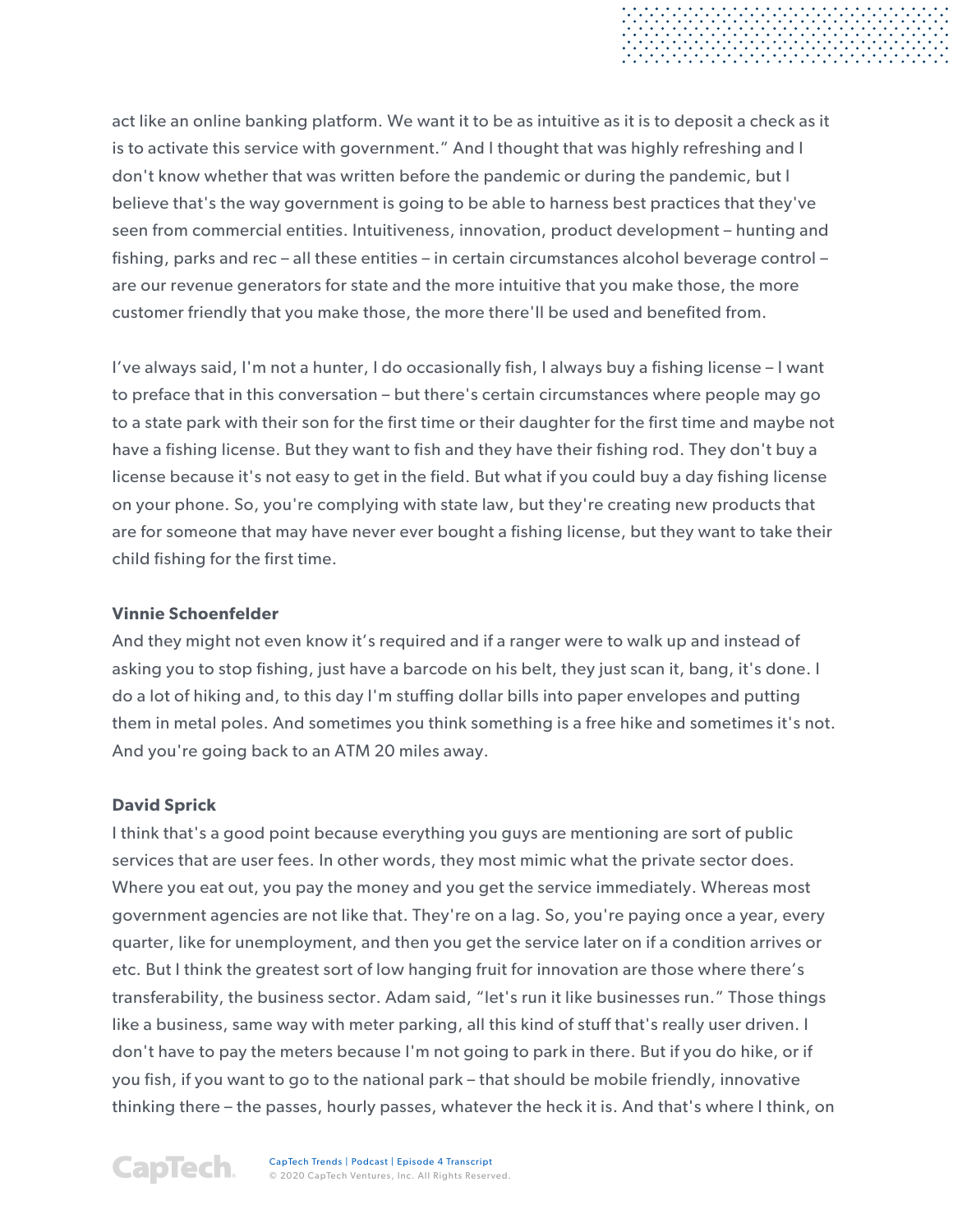the private sector side, they can transfer that the quickest.

#### **Adam Hofheimer**

Yeah, there's one other point I want to make Vinnie, I'm sorry to cut you off. For years I've seen that government has given away revenue stream so they didn't have to spend the money building a system. So, they may outsource to a company that does all their payment processing and builds these applications and they get a majority of the revenue for doing that. I actually think moving out of that … states need to move away from those contracts, build their own systems that they can control, and therefore they're not giving this long tail of revenue away to a vendor. When it's their revenue, it's their service, it's their value. I think that's a near-term thing that we'll start seeing because you know, \$30 or \$40, \$50 million in new revenue to state is huge amounts of meaningful money that they need in these times. And then I think there's the revenue generating – and I'll turn it back to you in a second – but one of the things that we should talk about is the bottom-line expenses as well. And how do you cut the expenses of government while simultaneously creating the same amount of value or better service to your constituents? And I have some ideas on that as well.

#### **Vinnie Schoenfelder**

Yeah, so let's get to that almost immediately. I just wanted to say that the first point you made, I totally agree with and that's where you can decouple those interfaces from the legacy backend systems. You can build them yourself without having to replatform, you know, the backend systems. So why don't you jump into the money saving. And then after that we're going to wrap up with some final thoughts.

#### **Adam Hofheimer**

That's perfect. We've heard – this concept or people talk about – the concept of fraud, waste, and abuse in government all the time. Commercial entities know this all too well. If you were to go poll the healthcare insurers, they've rapidly built real-time systems to analyze medical claims coming in to stop fraudulent activity that shouldn't happen, and that's important. Well, government too needs to be doing that. They're starting to do that. I think there's billions of dollars in bottom line revenue. They can stop going out the door, which then can go to better care for citizens. The other thing that we can do is, we always talked and we fear if you talk well I don't want to say many, but many government agencies around the country – the fear of retention and people retiring and, "how do I backfill these people in state jobs?" Well this is the opportunity to innovate, not just wrap new technology around your old processes, but really innovate the process side of it to be efficient. Do you use automated processing where someone in the past had to touch something? This is not a stretch from technology. It may

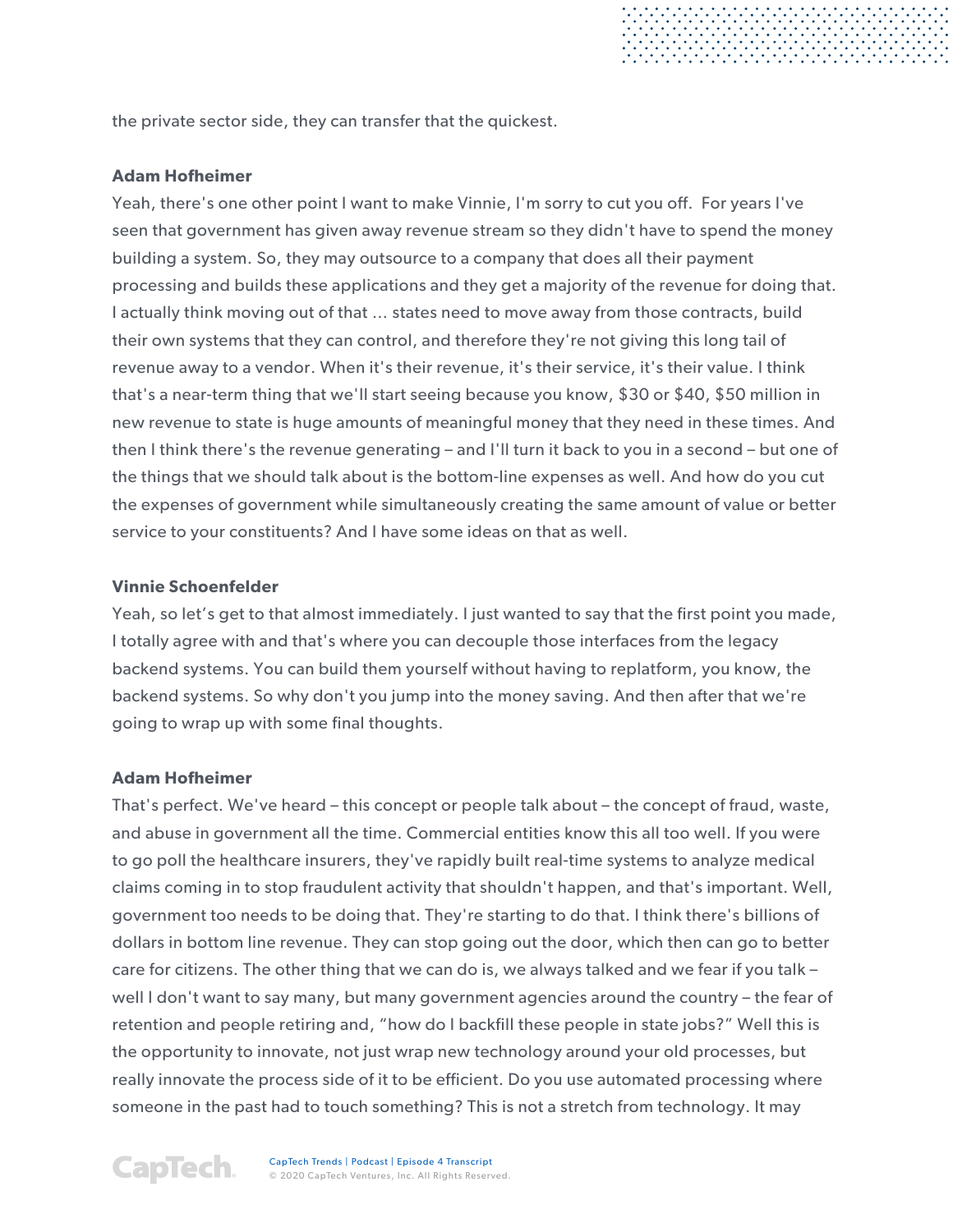have been a stretch from technology 15 years ago, but it certainly isn't today. So, everything that we try to do is embedded around driving efficiency in the system to make automated realtime decisions.

## **Vinnie Schoenfelder**

Great, so before we start our thank yous and wrap up, what are some of the high-level takeaways? What are the three things that people in state agencies who are facing these problems can focus on in the next three to six months, take advantage of? What would be your summary of recommendations? I'll start with you, Adam.

## **Adam Hofheimer**

Okay, well I think first and foremost, innovation is sort of this broad spectrum, but think differently about the way that you operate. If there's a regulation change that you need to make sure that someone's not coming into a facility or doesn't need to do an action in person, embrace that. The second is think quickly, think Agile, think about delivery quickly around getting our services to market in a very intuitive way as quickly as humanly possible. We'll worry about the backend later, but that's what you need to do. And the other area is to create new efficient mechanisms for bringing new revenue into your state as much as you can, as well as cutting the bottom line as much as you can. And sometimes you can do those together with really innovative projects.

## **Vinnie Schoenfelder**

Thanks. David, any closing thoughts?

# **David Sprick**

Yeah, I have a couple and then if I go too long just tell me to stop. I think a big one is sort of the thing we have when Adam's talking to innovation. I sort of agree and I just think of it as a learning situation and it has exposed pain points we've talked about. We're seeing some trends that were there already being celebrated, I think we mentioned, and you need to recognize this. And three, I think you just need people to be thinking about this sort of strategy level, a lot of planning, and then you just need to be willing – you were talking Agile and in small chunks – just do some things with the technology, see if it works. If it doesn't, I mean that's just the way lots of knowledge development is. You discard it and move to the next and, especially if you have resource constraints, it's going to force you to chunk out parts of your business. And not all of us can do a big bang, huge rethink of all the business processes. We'd like that, that sounds very nice. But sometimes you can't, and I think in an emergency now we have to be a little more pragmatic and we have to understand the

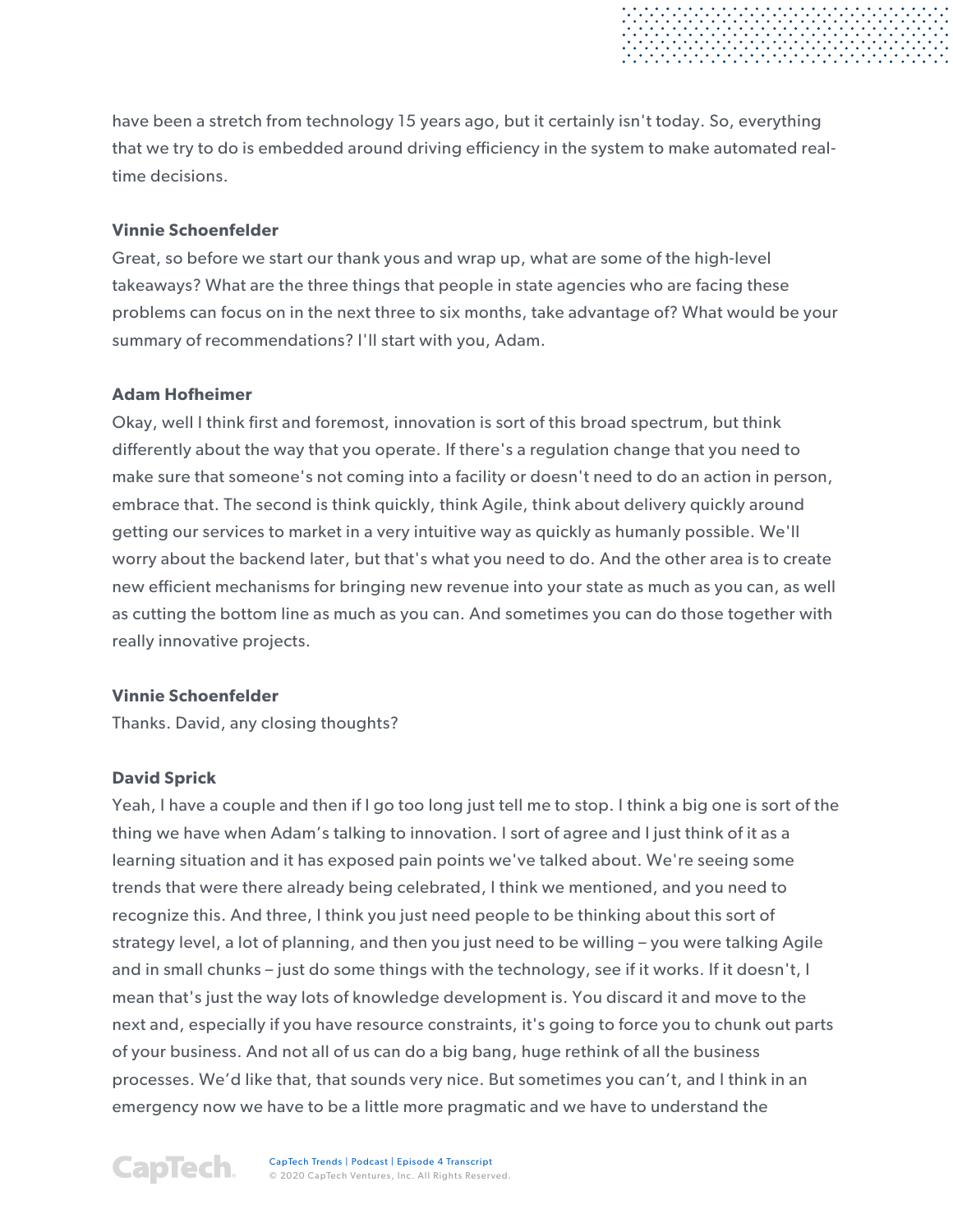constraints.

Do the best we can to keep people safe, keep the citizens who are our customers on the public sides safe as well, and use existing technologies that we have. Like what we're using now can be used for holding a hearing. If we can do a podcast on it, we can definitely hold a hearing. And so that means you don't need to purchase new things. A lot of governments have these tools, but they don't use them well. And so we've gotten as much mileage out of using over the Internet phones and using a Cisco Jabber that's been downloaded for us to use for working remotely and hold telecalls with people who are injured and have questions to a judge who's dealing with lawyers. It just works, and we already had this, so we didn't need to go and build something new. We just use what's in the private sector and put them to public purposes.

. . . . . . . . . . . . . . . . . . .<br>. . . . . . . . . . . . . . . . . . .<br>. . . . . . . . . . . . . . . . . . .

But I do think that people need to – last takeaway is – learn from this. If they're not able to work remotely well, if their employees can't work remotely and this is a nice opportunity given to you to rethink systematically how you do business. And that doesn't happen enough in government, I agree with Adam a hundred percent on that. We need more people to rethink it. Obviously, we don't want to put unnecessary risk when you rethink. And it doesn't have to be radical, but it just has to be sort of an attitude that the public managers have to have. And then they have to back those up and push them along. And I think this unfortunate emergency, not that there's any silver linings in it, but I think this is going to be something that everyone's going to have to confront.

#### **Vinnie Schoenfelder**

Yeah. I mean, this is when agencies and companies make big gains, right? It's winning in the corners. It's out breaking and out accelerating. So, if you want great invention you have to have great need. And so, this, you know, this is the time to think like that and make the changes you can. So that when we come on the other side of this, we're much improved.

Thank you both for coming. Adam, great to see a co-worker in person after so many weeks, even though we're far apart. David, I can't thank you enough for joining us remotely. It was great to have your viewpoint. You're much closer to this and we are and you're having conversations with other states, so I'm sure everyone's appreciated your insight today.

#### **David Sprick**

Thank you very much, thank you for having me on. Thank you for doing this. I think this will be helpful to a lot of people.